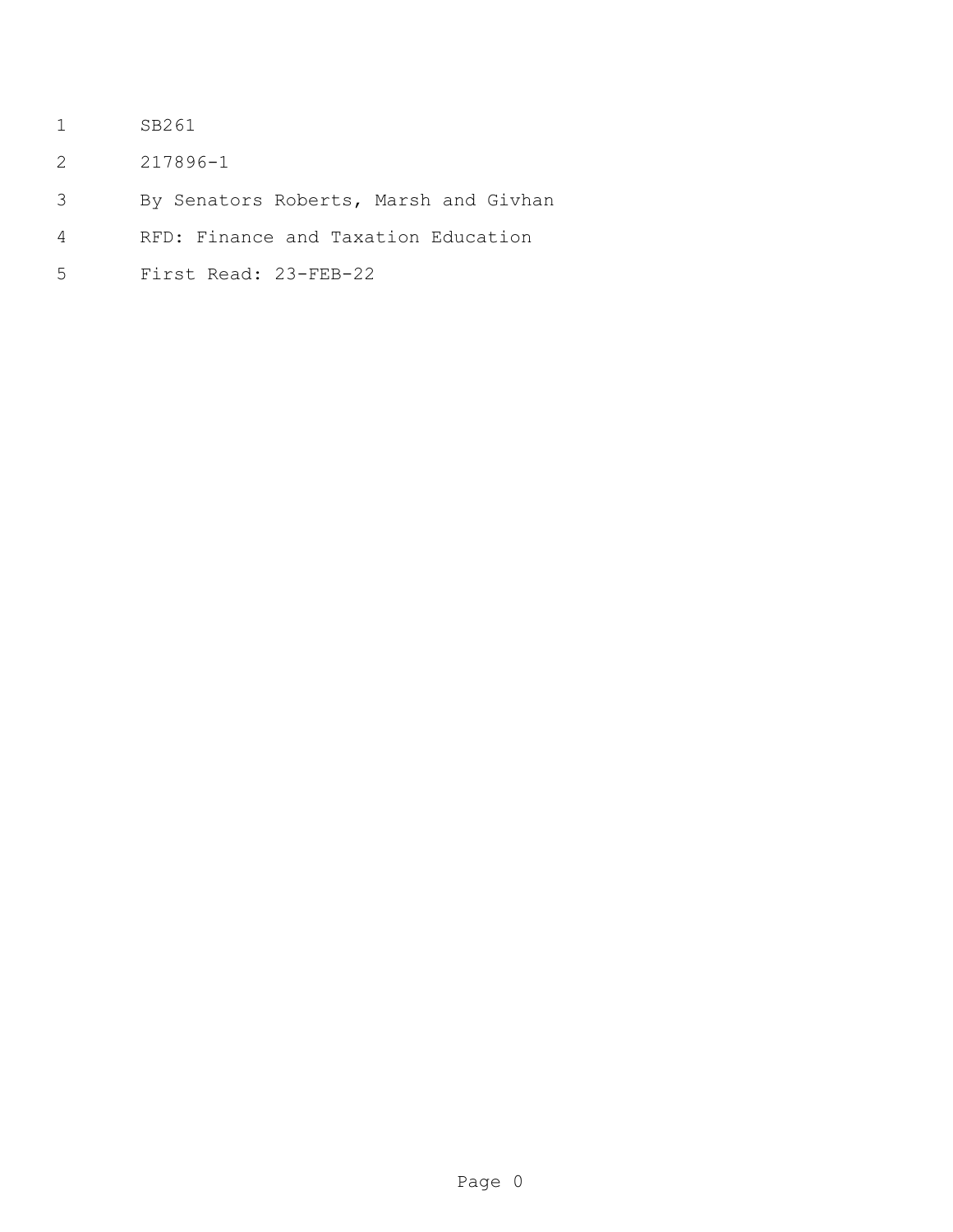217896-1:n:02/22/2022:AHP/cmg LSA2022-753 SYNOPSIS: Under current law, a taxpayer may claim a tax credit in an amount equal to 100 percent of the total contributions the taxpayer made to a scholarship granting organization for educational scholarships during the taxable year for which the credit is claimed, up to 50 percent of the tax liability of the taxpayer, not to exceed \$50,000 per taxpayer or a cumulative amount of \$30,000,000 annually. This bill would allow a taxpayer to claim a 18 tax credit of up to 100 percent of the tax liability of the taxpayer, not to exceed \$100,000 per taxpayer or a cumulative amount of \$30,000,000 annually. Under current law, all scholarship granting organizations must ensure that scholarship funds on hand at the beginning of a calendar year are expended on educational scholarships by the end of the academic year ending within the next succeeding calendar year.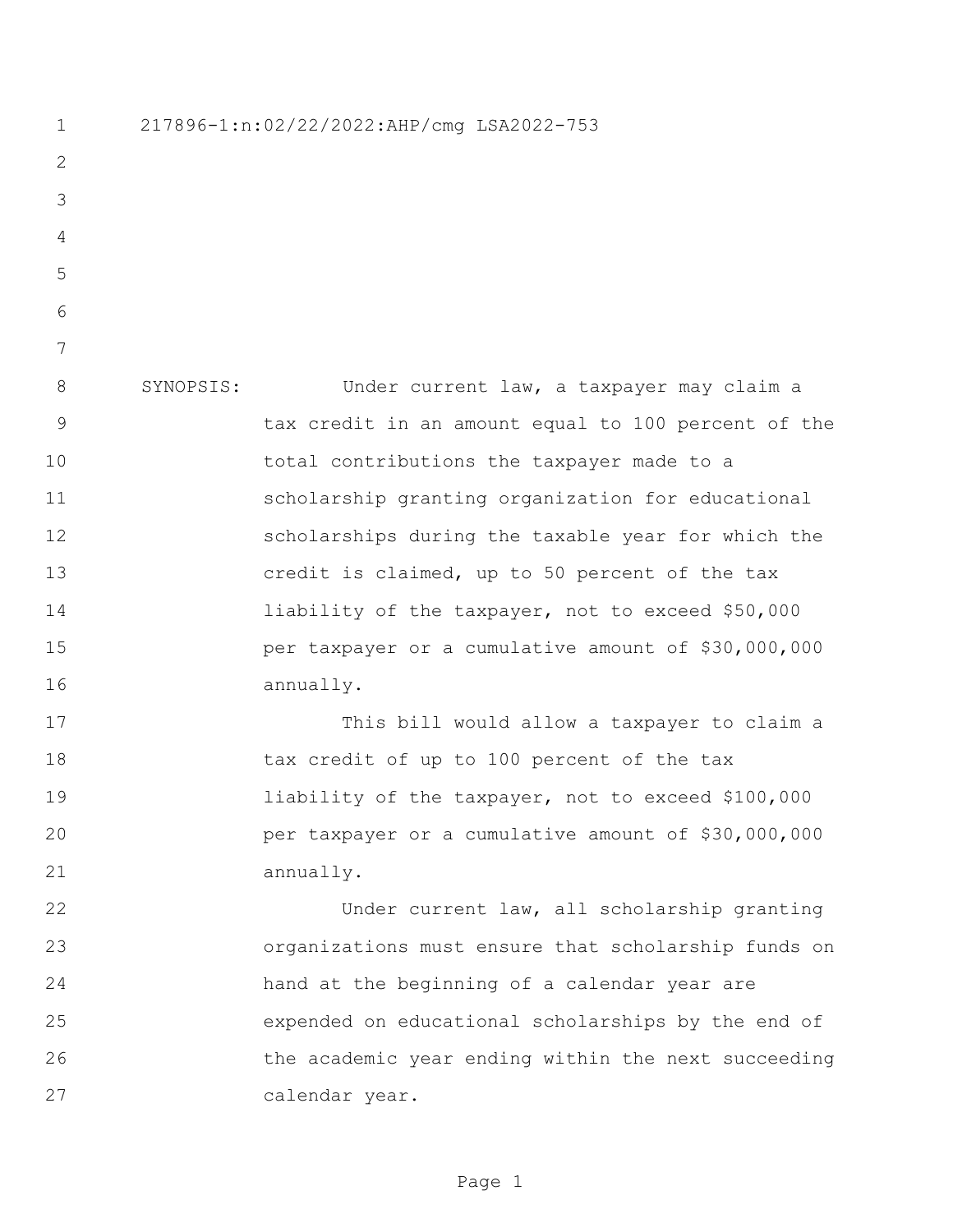This bill would require all scholarship granting organizations to ensure that scholarship funds on hand at the beginning of a calendar year are expended on educational scholarships within 5 three calendar years. A BILL 8 STRIP TO BE ENTITLED 9 AN ACT Relating to scholarship granting organizations; to amend Section 16-6D-9 of the Code of Alabama 1975, to allow a taxpayer to claim a tax credit of up to 100 percent of the tax liability of the taxpayer, not to exceed a specified amount, for contributions made to a scholarship granting organization 16 for educational scholarships; to require a scholarship granting organization to ensure that scholarship funds on hand at the beginning of a calendar year are expended on educational scholarships within three calendar years; and to provide for a retroactive effective date. BE IT ENACTED BY THE LEGISLATURE OF ALABAMA: Section 1. Section 16-6D-9 of the Code of Alabama 1975, is amended to read as follows: "§16-6D-9. "(a)(1) An individual taxpayer who files a state income tax return and is not claimed as a dependent of another taxpayer, a taxpayer subject to the corporate income tax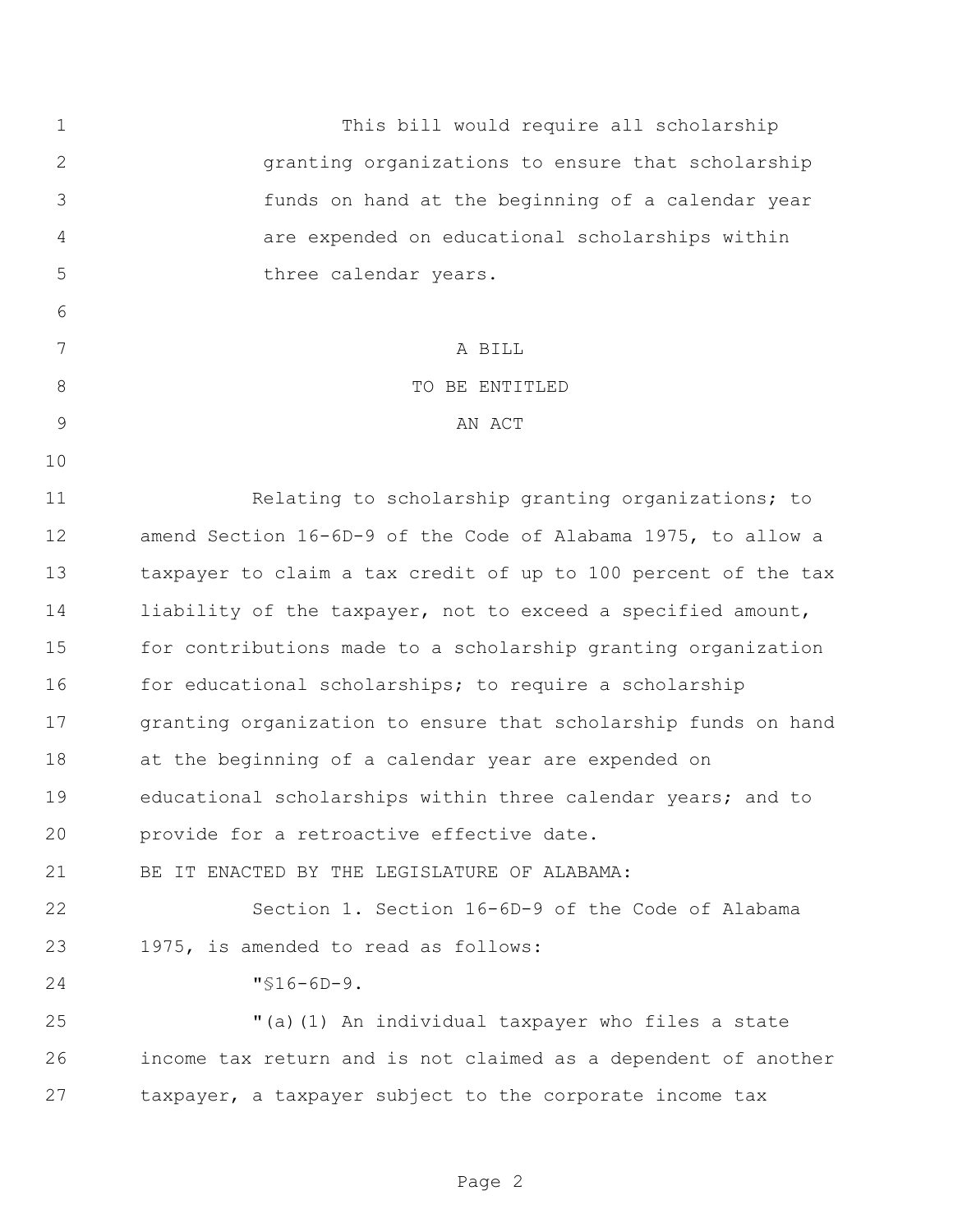levied by Chapter 18 of Title 40, an Alabama S corporation as defined in Section 40-18-160, or a Subchapter K entity as defined in Section 40-18-1 may claim a credit for a contribution made to a scholarship granting organization. If the credit is claimed by an Alabama S corporation or Subchapter K entity, the credit shall pass through to and may be claimed by any taxpayer eligible to claim a credit under this subdivision who is a shareholder, partner, or member thereof, based on the taxpayer's pro rata or distributive 10 share, respectively, of the credit.

 "(2) The tax credit may be claimed by an individual taxpayer or a married couple filing jointly in an amount equal to 100 percent of the total contributions the taxpayer made to a scholarship granting organization for educational scholarships during the taxable year for which the credit is 16 claimed, up to 50 100 percent of the tax liability of the 17 individual taxpayer, not to exceed fifty thousand dollars (\$50,000) one hundred thousand dollars (\$100,000) per individual taxpayer or married couple filing jointly. For purposes of this section, an individual taxpayer includes an individual who is a shareholder of an Alabama S corporation or a partner or member of a Subchapter K entity that made a contribution to a scholarship granting organization.

 "(3) The tax credit may be claimed by a taxpayer subject to the Alabama corporate income tax in an amount equal to 100 percent of the total contributions the taxpayer made to a scholarship granting organization for educational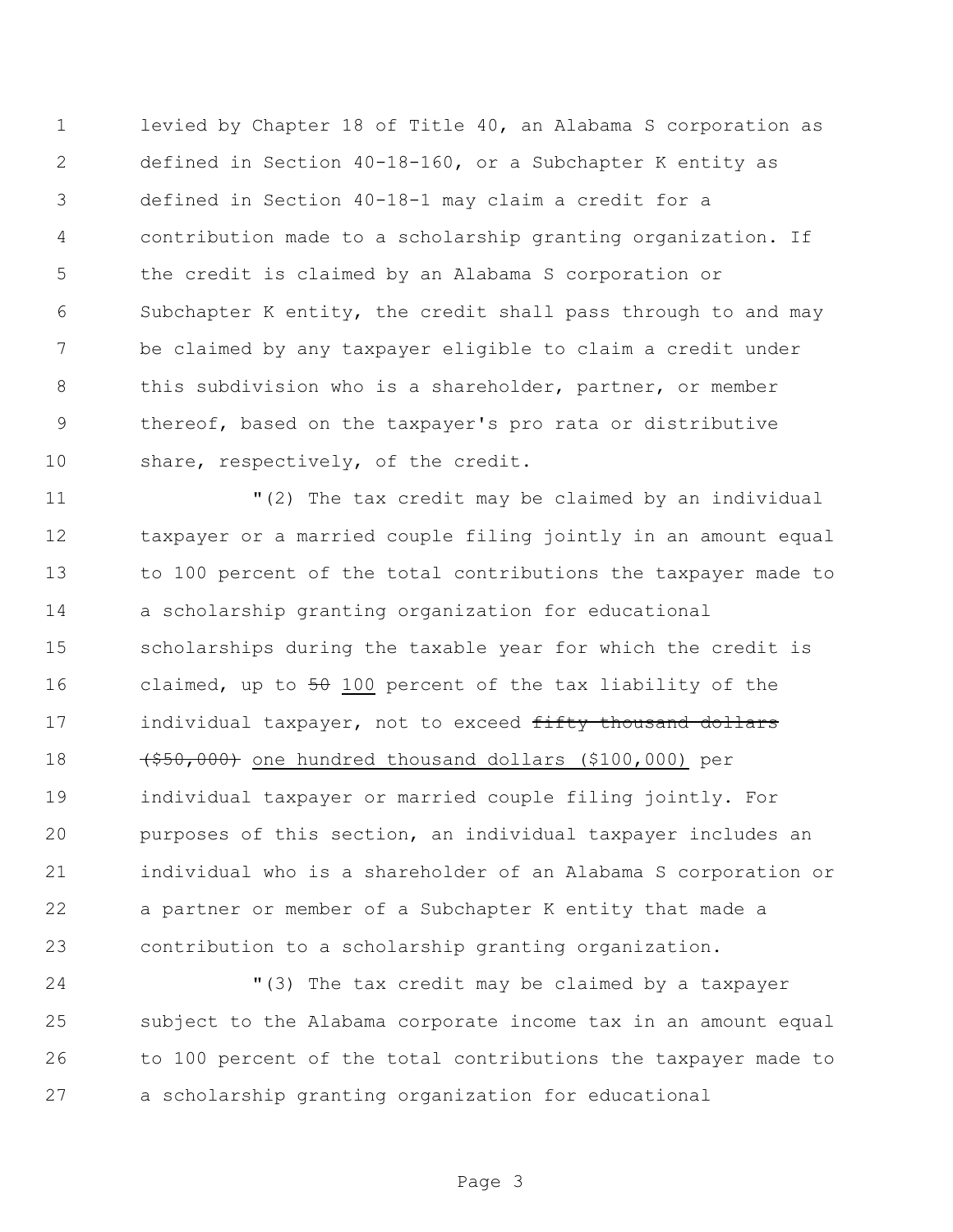scholarships during the taxable year for which the credit is 2 claimed, up to 50 100 percent of the tax liability of the taxpayer.

 "(4) A taxpayer subject to the Alabama corporate income tax, an individual taxpayer, or a married couple filing jointly may carry forward a tax credit earned under the tax credit scholarship program for up to three taxable years.

8 The cumulative amount of tax credits issued pursuant to subdivision (2) and subdivision (3) shall not exceed thirty million dollars (\$30,000,000) annually, based on the calendar year. A taxpayer making one or more otherwise tax-creditable contributions before the due date, with extensions, of a timely filed 2014 tax return may elect to treat all or a portion of such contributions as applying to and creditable against its 2014 Alabama income tax liability, if the taxpayer properly reserves the credit on the website of the Department of Revenue or another method provided by the Department of Revenue. The amount creditable against the taxpayer's 2014 income tax liability shall be limited to the lesser of the amount so designated or the remaining balance, 21 if any, of the cumulative amount of the twenty-five million dollars (\$25,000,000) of tax credits available for the 2014 calendar year. No such contribution and election by a taxpayer to reserve tax credits against the remaining balance of the cumulative amount of tax credits available for 2014 shall preclude the taxpayer from making additional contributions in 2015 and reserving those amounts against the cumulative amount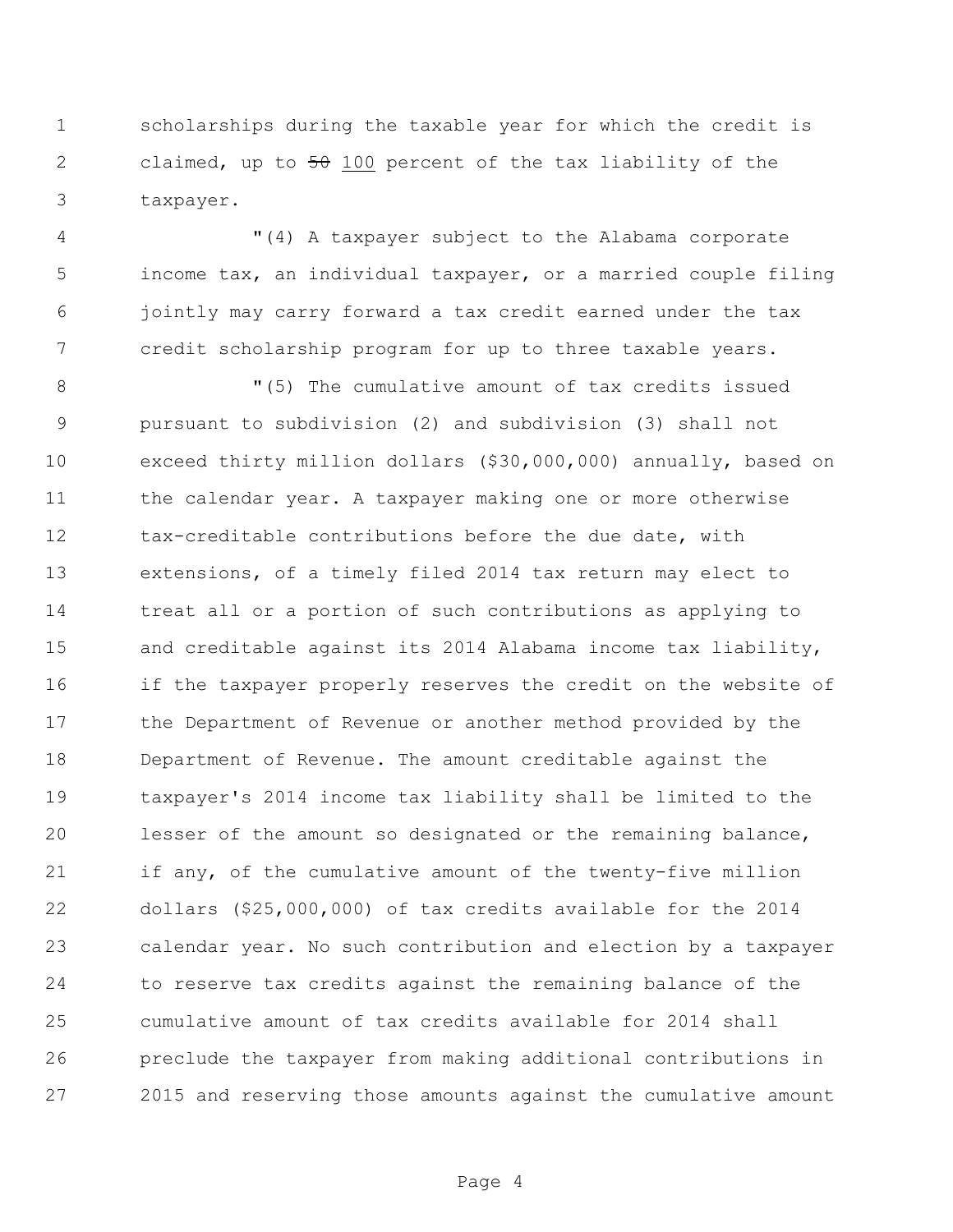of tax credits available for 2015. The Department of Revenue shall develop a procedure to ensure that this cap is not exceeded and shall also prescribe the various methods by which these credits are to be issued.

 "(6) No credit may be claimed for a contribution made to a scholarship granting organization if the contribution is restricted or conditioned in any way by the donor including, but not limited to, requiring the scholarship granting organization to direct all or part of the contribution to a particular qualifying school or to grant an educational scholarship to a particular eligible student.

 "(b)(1) ADMINISTRATIVE ACCOUNTABILITY STANDARDS. All scholarship granting organizations shall do all of the following:

 "a. Notify the Department of Revenue of their intent 16 to provide educational scholarships to eligible students.

 "b. Demonstrate to the Department of Revenue that they have been granted exemption from the federal income tax as an organization described in Section 501(c)(3) of the Internal Revenue Code, as in effect from time to time.

 "c. Distribute periodic educational scholarship payments as checks made out and mailed to or directly deposited with the school where the student is enrolled.

 "d. Provide a Department of Revenue approved receipt to taxpayers for contributions made to the scholarship granting organization.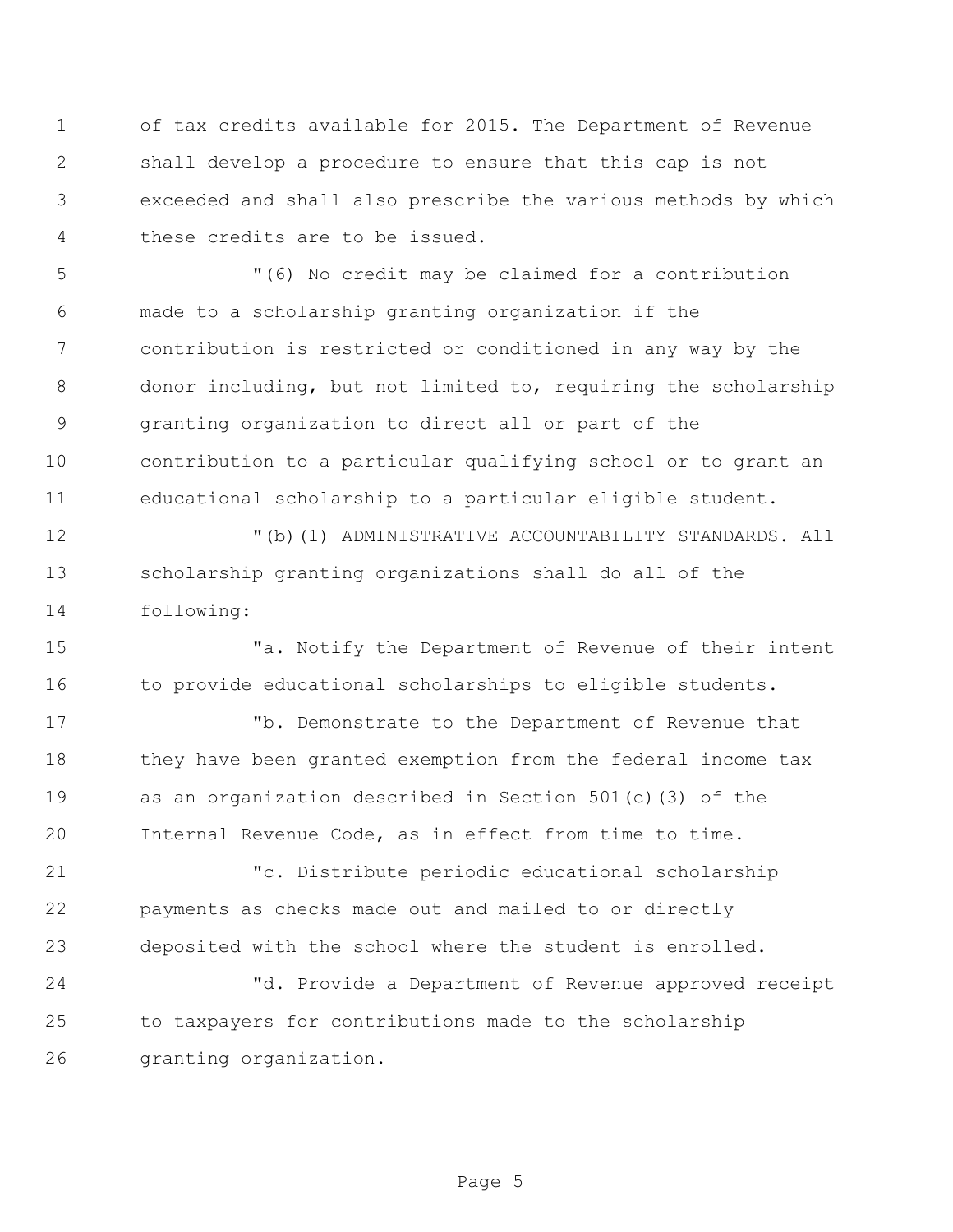"e. Ensure that all determinations with respect to the eligibility of a student to receive an educational scholarship shall be made by the scholarship granting organization. A scholarship granting organization shall not delegate any responsibility for determining the eligibility of a student for an educational scholarship or any other requirements it is subject to under this chapter to any qualifying school or an entity affiliated therewith.

 "f. Ensure that at least 95 percent of their revenue from donations is expended on educational scholarships, and that all revenue from interest or investments is expended on educational scholarships. A scholarship granting organization may expend up to five percent of its revenue from donations on administrative and operating expenses in the calendar year of 15 the donation or in any subsequent calendar year.

 "g. Ensure that scholarship funds on hand at the beginning of a calendar year are expended on educational 18 scholarships by the end of the academic year ending within the **next succeeding calendar year** within three calendar years. Any scholarship funds on hand at the beginning of a calendar year 21 that are not expended on educational scholarships by the end 22 of the academic year ending within the next succeeding 23 calendar year within three calendar years shall be turned over to and deposited with the State Department of Education for the benefit of its At-Risk Student Program to be distributed to local boards of education on the basis determined by the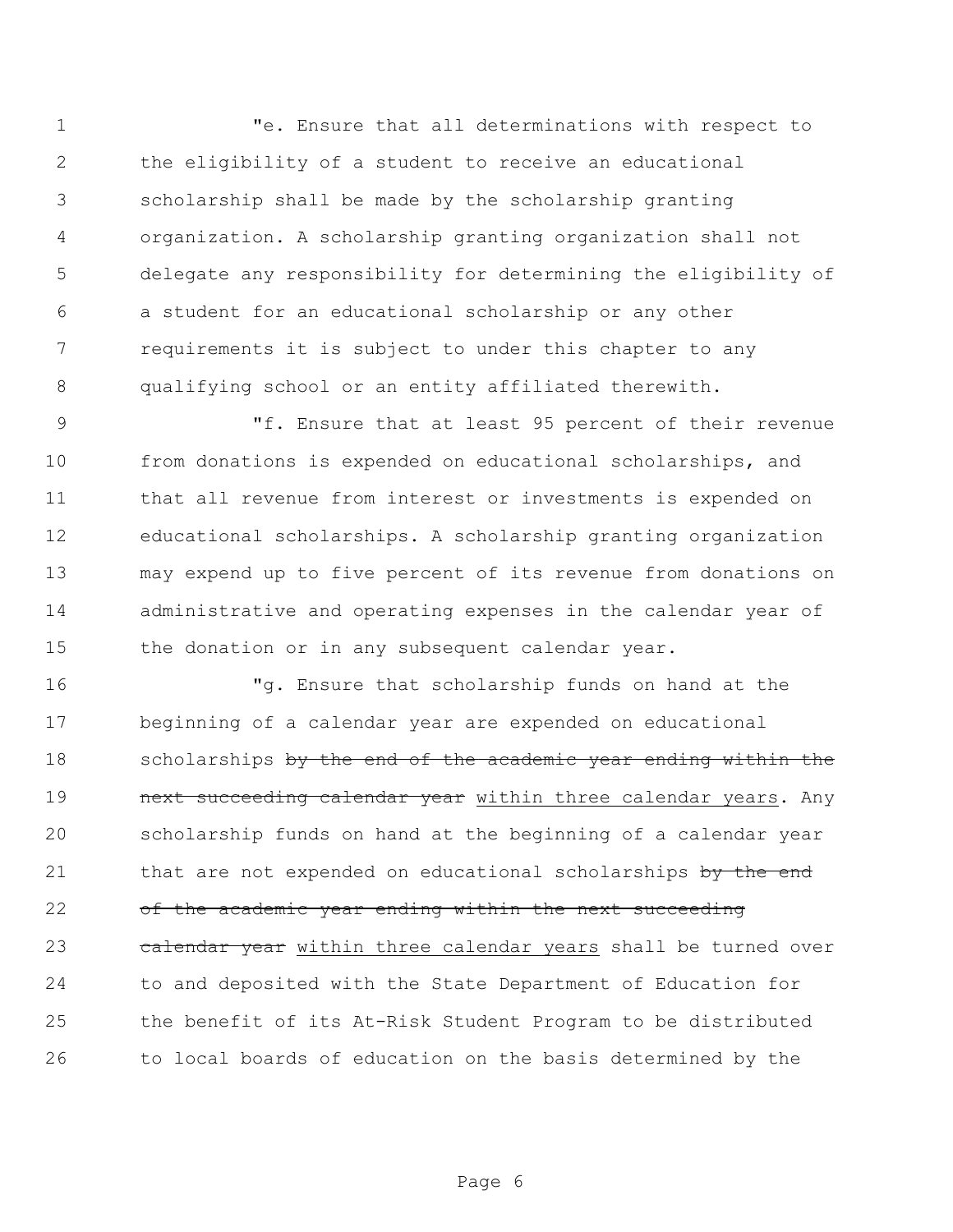State Department of Education in furtherance of support to underperforming schools.

 "h. Ensure that at least 75 percent of first-time recipients of educational scholarships were not continuously enrolled in a private school during the previous academic year.

 "i. Cooperate with the Department of Revenue to conduct criminal background checks on all of their employees and board members and exclude from employment or governance any individual who may reasonably pose a risk to the appropriate use of contributed funds.

 "j. Ensure that educational scholarships are portable during the academic year and can be used at any qualifying school that accepts the eligible student according 15 to the wishes of the parent. If an eligible student transfers 16 to another qualifying school during an academic year, the educational scholarship amount may be prorated.

18 The Muslicly report to the Department of Revenue by September 1 of each year all of the following information prepared by a certified public accountant regarding their educational scholarships funded in the previous academic year:

 "1. The name and address of the scholarship granting organization.

 "2. The total number and total dollar amount of contributions received during the previous academic year.

 "3. The total number and total dollar amount of educational scholarships awarded and funded during the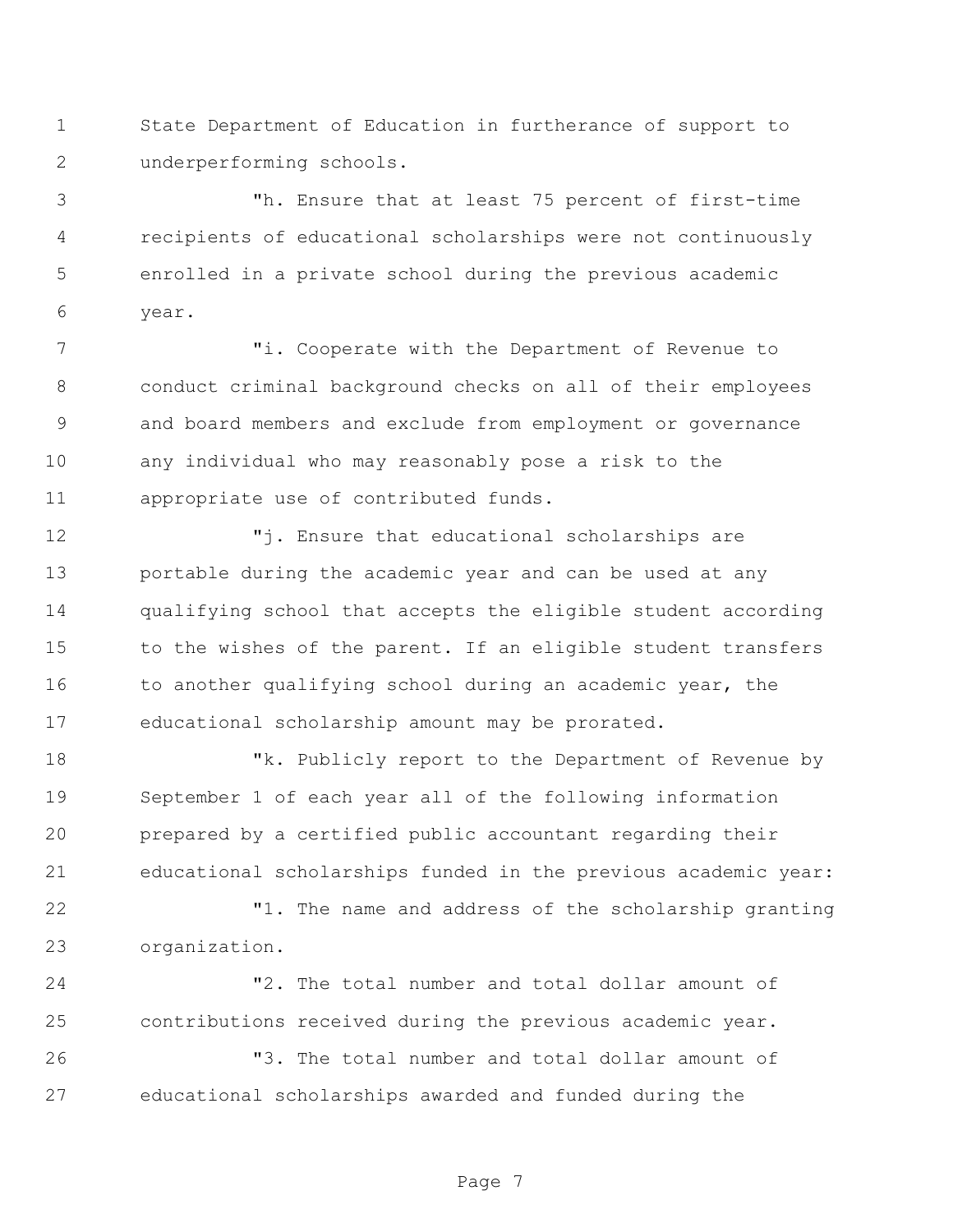previous academic year, the total number and total dollar amount of educational scholarships awarded and funded during the previous academic year for students qualifying for the federal free and reduced-price lunch program, and the percentage of first-time recipients of educational scholarships who were enrolled in a public school during the previous academic year.

 "l. Publicly report to the Department of Revenue, by the 15th day after the close of each calendar quarter, all of the following information about educational scholarships granted during the quarter:

 "1. The total number of scholarships awarded and funded.

 "2. The names of the qualifying schools that received funding for educational scholarships, the total amount of funds paid to each qualifying school, and the total number of scholarship recipients enrolled in each qualifying school.

 "3. The total number of eligible students zoned to attend a failing school who received educational scholarships from the scholarship granting organization.

 "4. The total number of first time scholarship recipients who were continuously enrolled in a nonpublic school prior to receiving an educational scholarship from that scholarship granting organization.

 "m. Ensure that educational scholarships are not provided for eligible students to attend a school with paid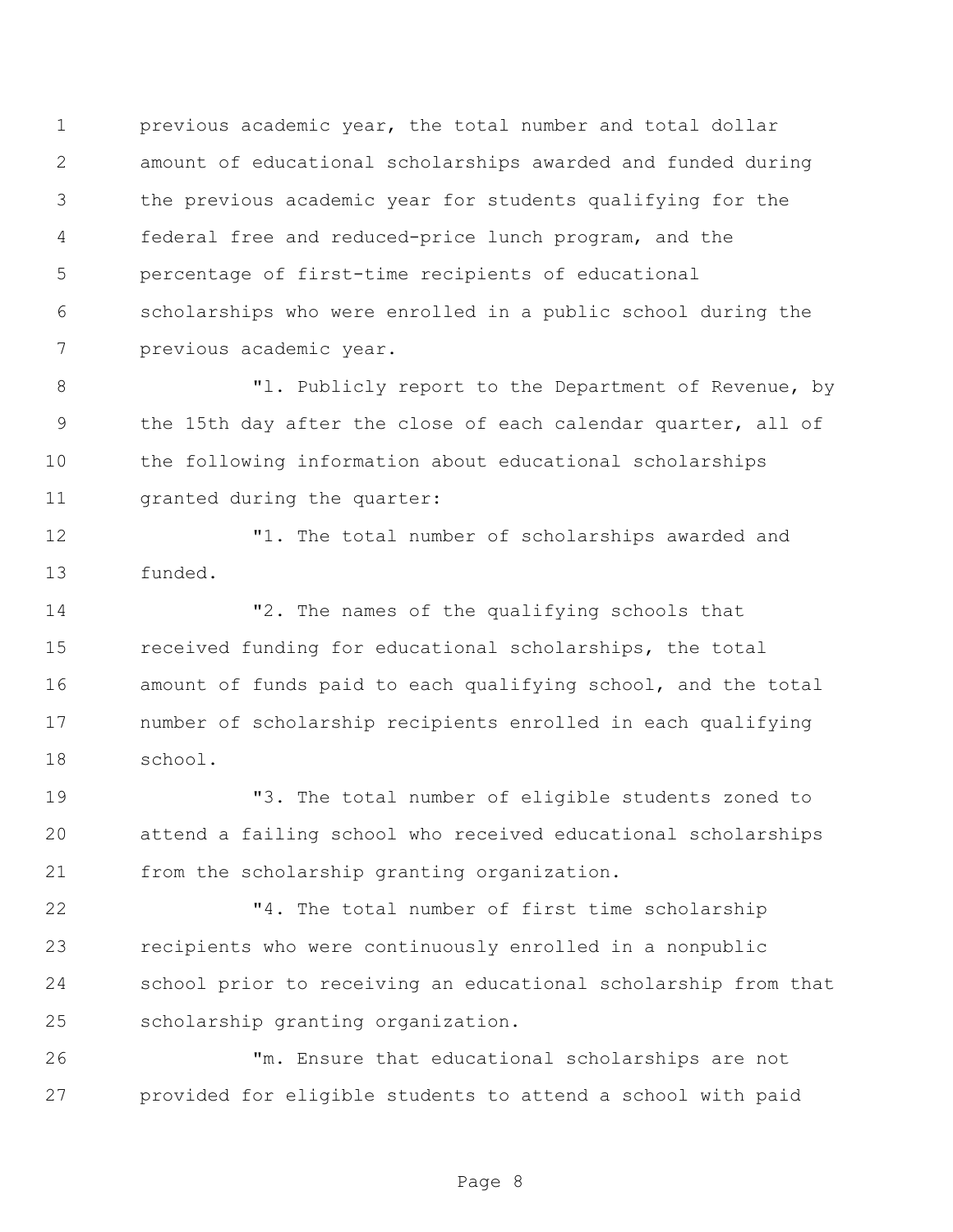staff or board members, or relatives thereof, in common with the scholarship granting organization.

 "n. Ensure that educational scholarships are provided in a manner that does not discriminate based on the gender, race, or disability status of the scholarship applicant or his or her parent.

 "o. Ensure that educational scholarships are provided only to eligible students who are zoned to attend a failing school so that the eligible student can attend a qualifying school. To ensure compliance with the immediately preceding sentence, the local board of education for the county or municipality in which an eligible student applying for an educational scholarship resides, upon written request by a parent, shall provide written verification that a particular address is in the attendance zone of a specified public school. The State Department of Education shall provide written verification of enrollment in a failing school under 18 this chapter. With respect to first time educational scholarship recipients, scholarship granting organizations shall give priority to eligible students zoned to attend failing schools over eligible students not zoned to attend failing schools. Any scholarship funds unaccounted for on July 31st of each calendar year may be made available to eligible students to defray the costs of attending a qualifying school, whether or not the student is zoned to attend a failing school. Any provision of this section to the contrary notwithstanding, once an eligible student receives an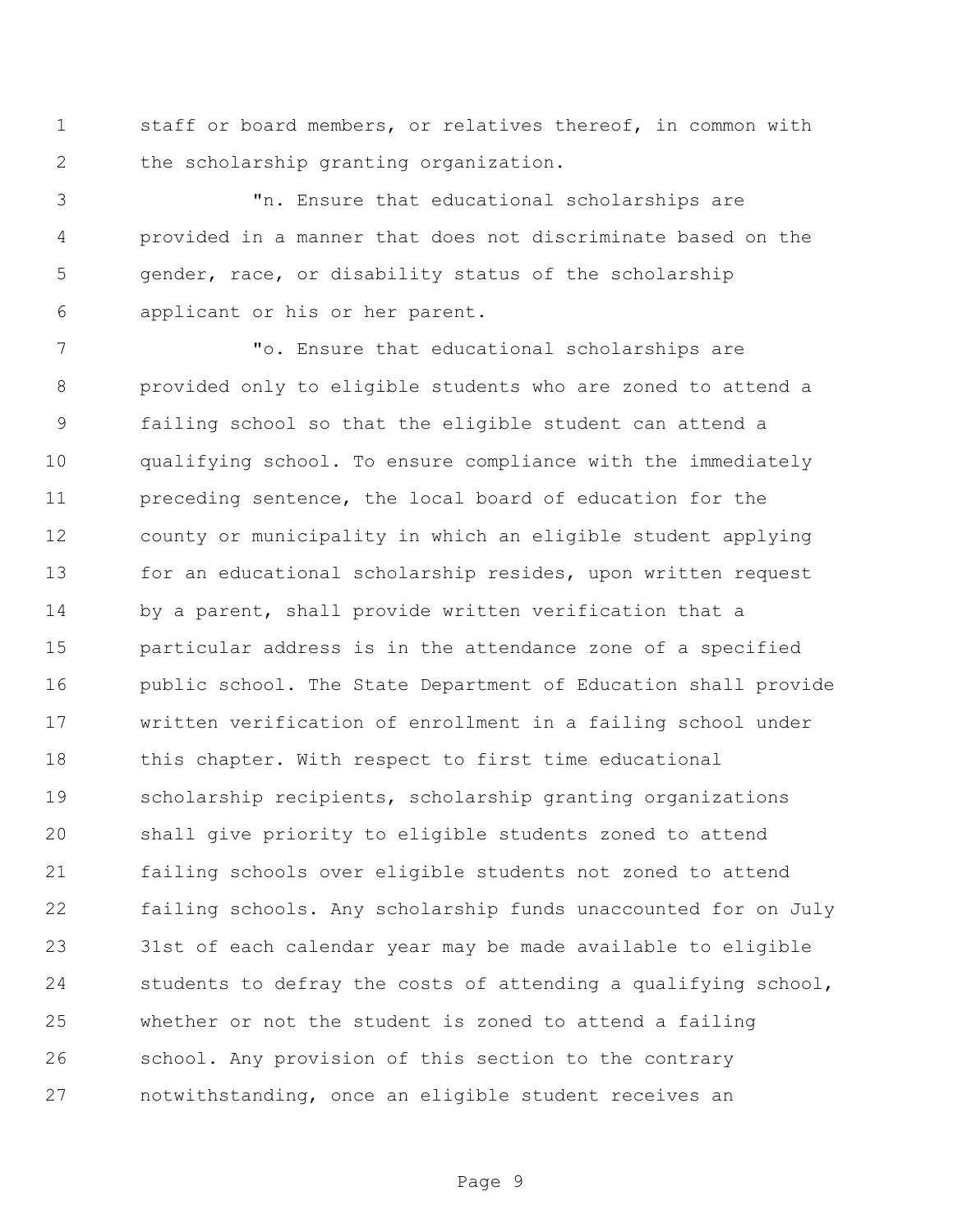educational scholarship under this program, scholarship funds may be made available to the student for educational scholarships until the student graduates from high school or reaches 19 years of age, regardless of whether the student is zoned to attend a failing school, subject to the income eligibility requirements of paragraph b. of subdivision (4) of Section 16-6D-4.

 "p. Ensure that no donations are directly made to benefit specifically designated scholarship recipients or to particular qualifying schools.

 "q. Submit to the Department of Revenue annual verification of the scholarship granting organization's policies and procedures used to determine scholarship eligibility. The verification shall confirm that the scholarship granting organization, and not one or more qualifying schools accepting educational scholarship recipients or scholarship funds, is determining whether scholarship applicants are eligible to receive educational scholarships. The verification shall also confirm that the scholarship granting organization is giving priority to receive an educational scholarship to eligible students zoned to attend failing schools.

 "r. Submit to the Department of Revenue annual verification that none of its actions or policies restricts a parent's educational choice by limiting or prohibiting the enrollment of eligible students in a qualifying school if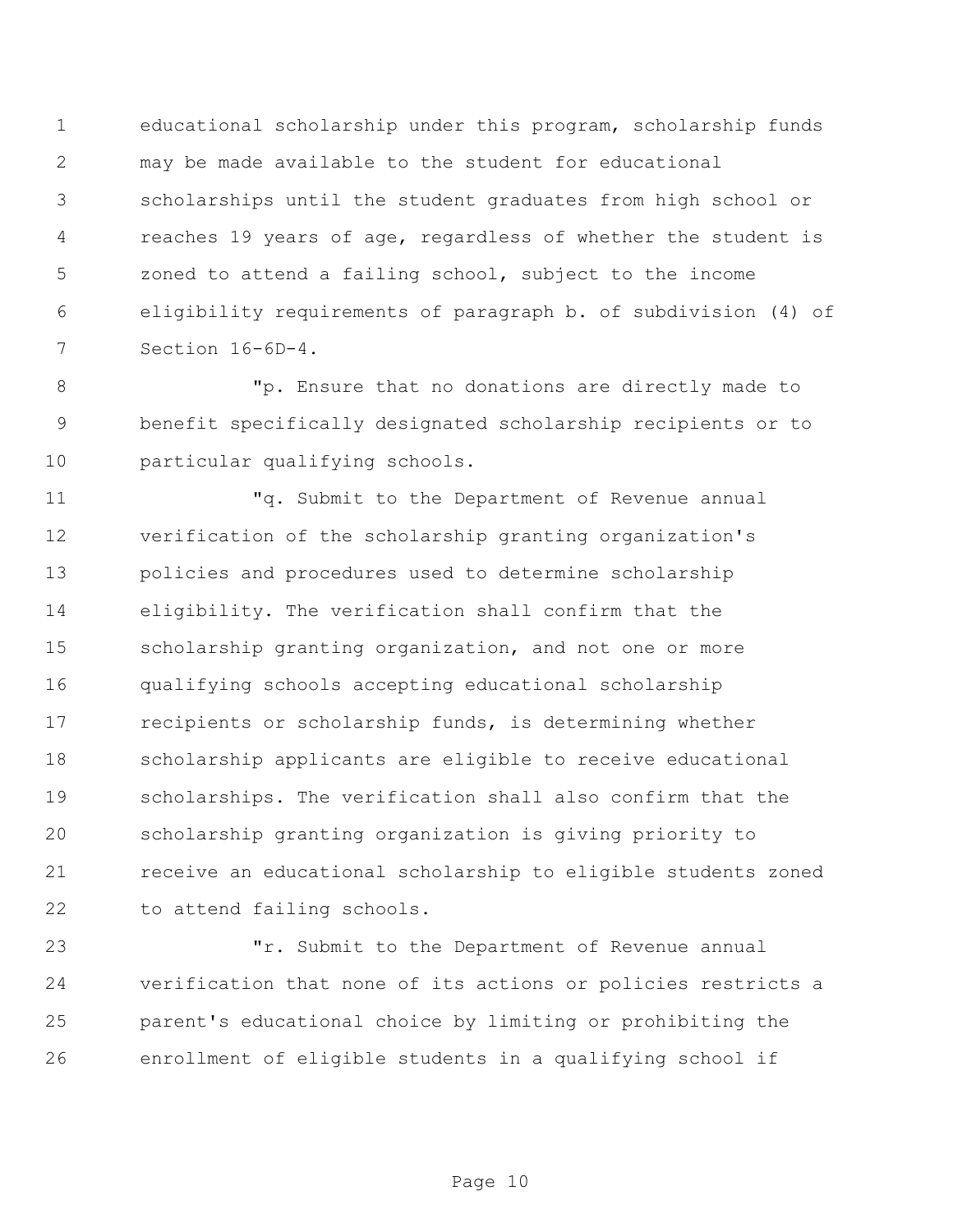those eligible students received educational scholarships from other scholarship granting organizations.

"(2) FINANCIAL ACCOUNTABILITY STANDARDS.

 "a. All scholarship granting organizations shall demonstrate their financial accountability by doing all of the following:

 "1. Annually submitting to the Department of Revenue a financial information report for the scholarship granting organization that complies with uniform financial accounting standards established by the Department of Revenue and conducted by a certified public accountant.

12 T2. Having the auditor certify that the report is free of material misstatements.

 "b. All qualifying nonpublic schools shall demonstrate financial viability, if they are to receive donations of fifty thousand dollars (\$50,000) or more during 17 the academic year, by doing either of the following:

 "1. Filing with the scholarship granting organization prior to receipt of the first educational scholarship payment for that academic year a surety bond payable to the scholarship granting organization in an amount equal to the aggregate amount of scholarship funds expected to be received during the academic year.

 "2. Filing with the scholarship granting organization prior to receipt of the first educational scholarship payment for that academic year financial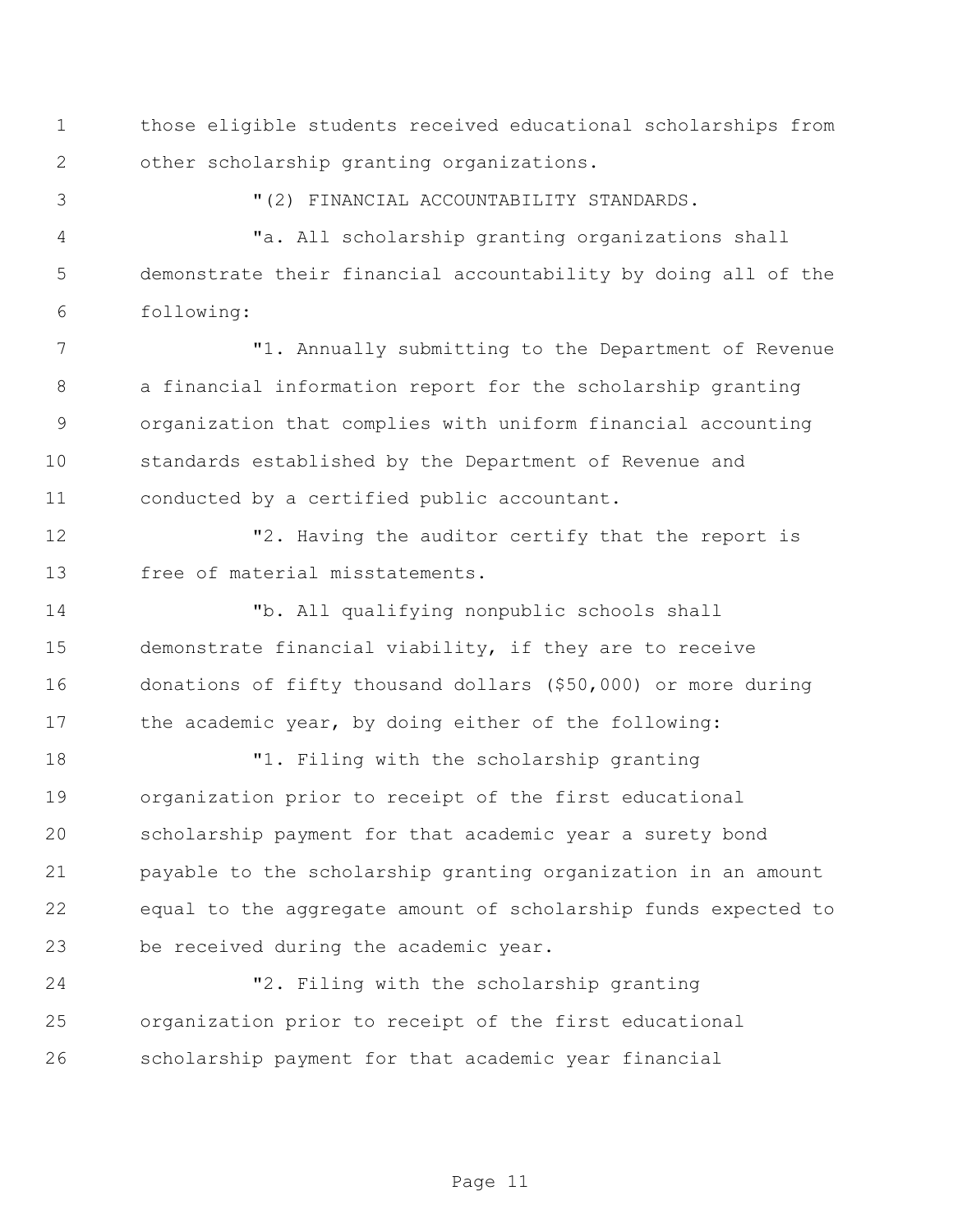information that demonstrates the financial viability of the qualifying nonpublic school.

 "(c)(1) Each scholarship granting organization shall annually collect and submit to the Department of Revenue with the annual report required by paragraph k. of subdivision (1) of subsection (b) written verification from qualifying nonpublic schools that accept its educational scholarship students that those schools do all of the following:

 "a. Comply with all health and safety laws or codes that otherwise apply to nonpublic schools.

 "b. Hold a valid occupancy permit if required by the municipality.

 "c. Certify compliance with nondiscrimination policies set forth in 42 U.S.C. 1981.

 "d. Conduct criminal background checks on employees and then do all of the following:

 "1. Exclude from employment any person not permitted by state law to work in a public school.

 "2. Exclude from employment any person who may reasonably pose a threat to the safety of students.

 "(2) By August 1 of each year, each qualifying nonpublic school shall provide to each scholarship granting organization from which it receives educational scholarships verification that the qualifying nonpublic school is in compliance with the Alabama Child Protection Act of 1999, Chapter 22A of this title. Any qualifying nonpublic school failing to timely provide such annual verification shall be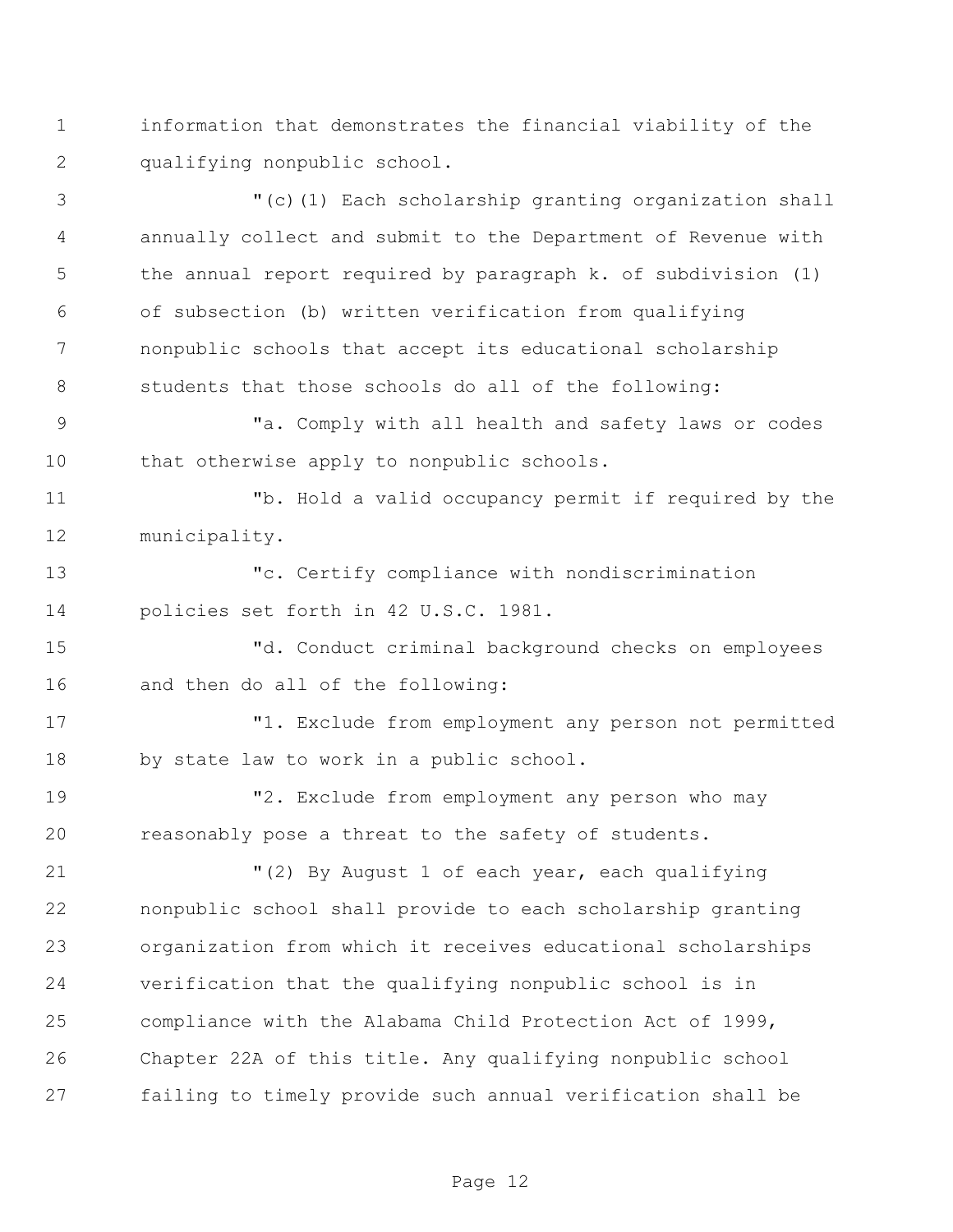prohibited from participating in the scholarship program. Each scholarship granting organization shall annually submit to the Department of Revenue with the annual report required by paragraph k. of subdivision (1) of subsection (b) copies of the written verifications it receives from each qualifying nonpublic school.

 "(3) ACADEMIC ACCOUNTABILITY STANDARDS. There shall be sufficient information about the academic impact educational scholarship tax credits have on students participating in the tax credit scholarship program in order to allow parents and taxpayers to measure the achievements of 12 the tax credit scholarship program, and therefore:

 "a. Each scholarship granting organization shall ensure that qualifying schools that accept its educational scholarship students shall do all of the following:

 "1. Annually administer either the state achievement tests or nationally recognized norm-referenced tests that measure learning gains in math and language arts to all students receiving an educational scholarship in grades that require testing under the accountability testing laws of the state for public schools, in order that the state can compare the academic achievement and learning gains of students receiving educational scholarships with students of the same socioeconomic and educational backgrounds who are taking the state achievement tests or nationally norm-referenced tests.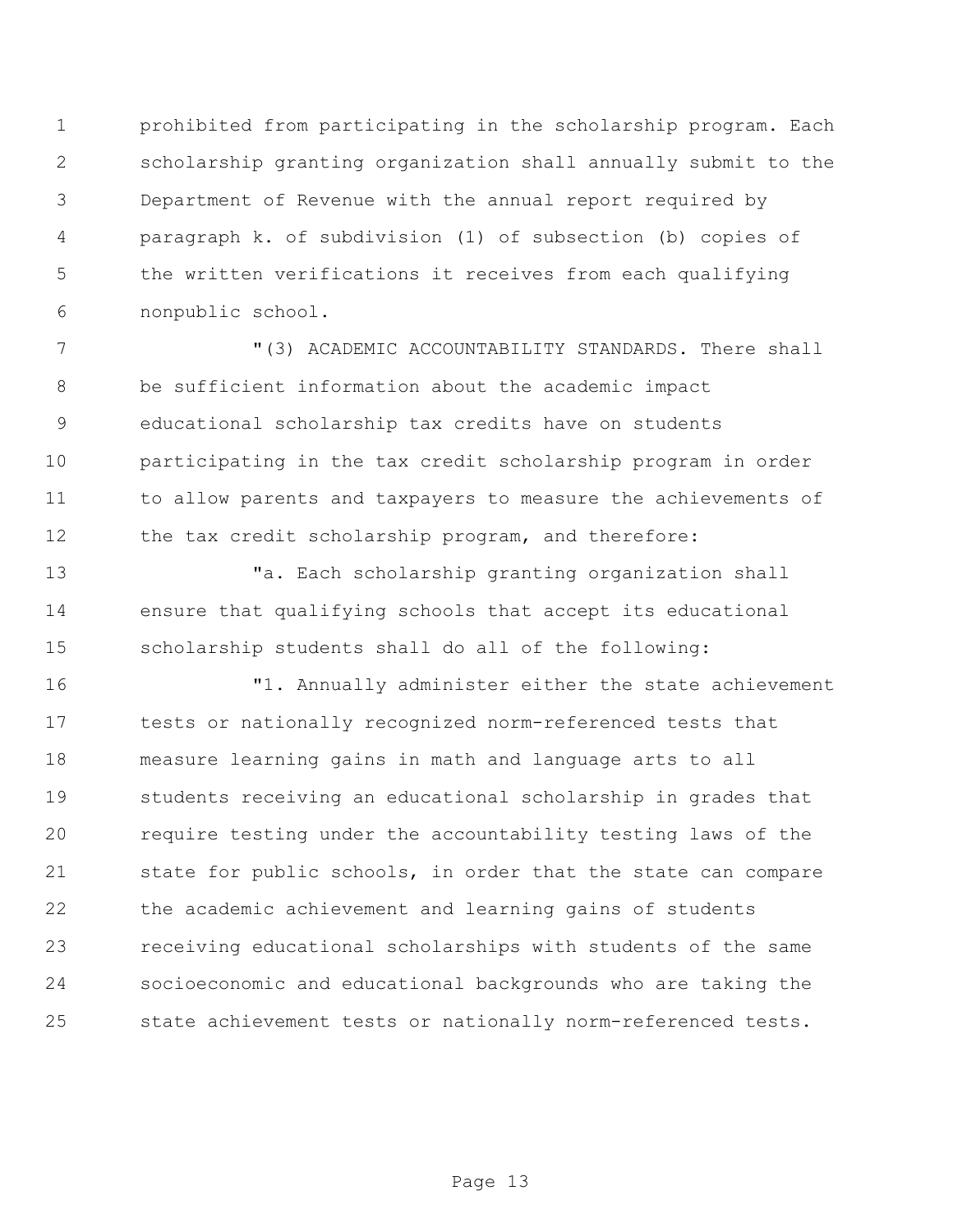"2. Allow the costs of the testing requirement to be covered by the educational scholarships distributed by the scholarship granting organizations.

 "3. Provide the parents of each student who was tested with a copy of the results of the tests on an annual basis, beginning with the first year of testing.

 "4. Provide the test results to the Department of Revenue on an annual basis, beginning with the first year of testing.

 "5. Report student information that allows the state 11 to aggregate data by grade level, gender, family income level, and race.

 "6. Provide graduation rates of those students 14 benefitting from education educational scholarships to the Department of Revenue or an organization chosen by the state 16 in a manner consistent with nationally recognized standards.

 "7. Ensure that a student who receives an educational scholarship conforms to the attendance requirements of the qualifying school. If a student fails to conform, the qualifying school shall immediately communicate the failure to the applicable scholarship granting organization.

 "b.1. The Department of Revenue shall select an independent research organization, which may be a public or private entity or university, to analyze the results of the testing required by paragraph a. every other academic year. The cost of analyzing and reporting on the test results to the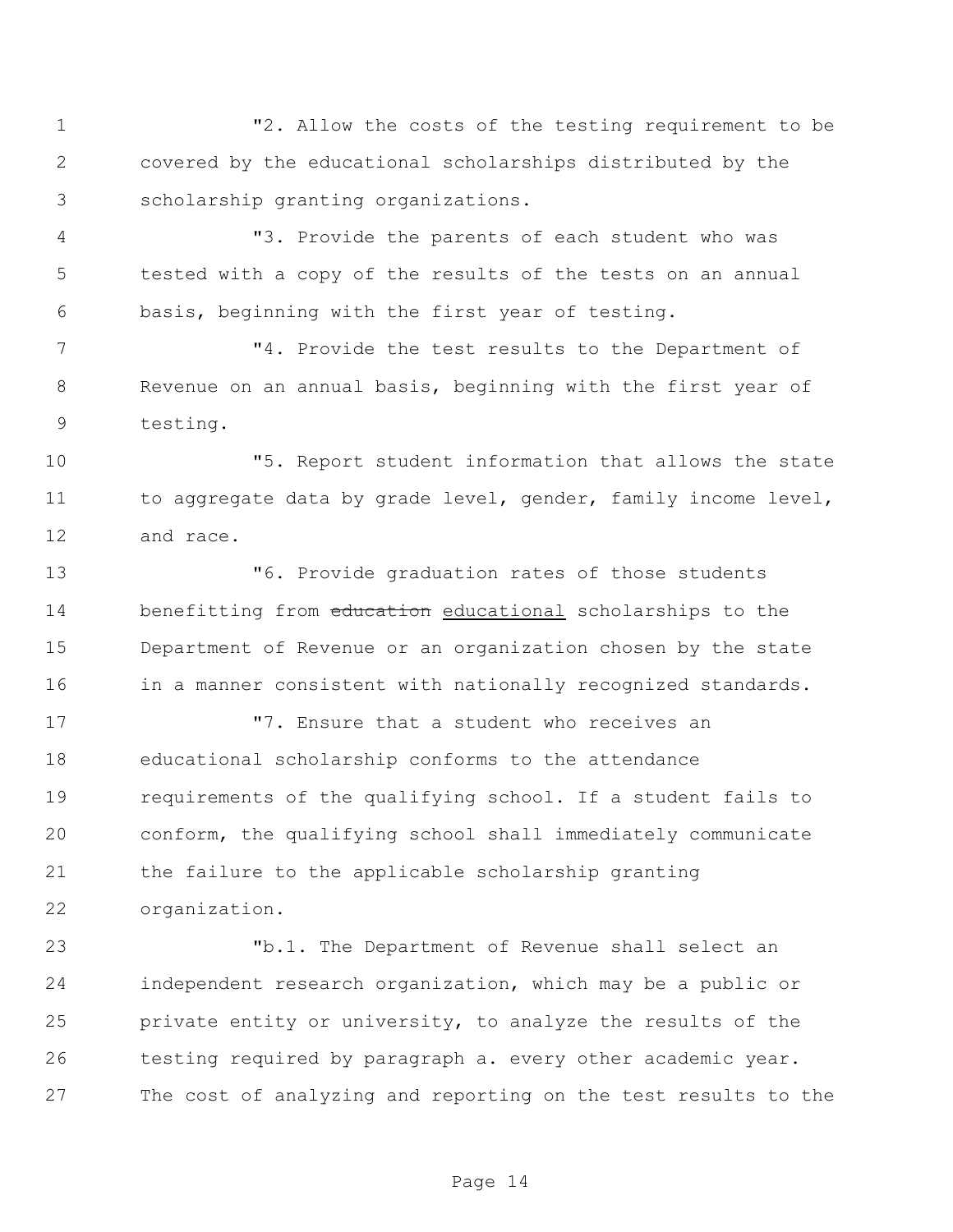Department of Revenue by the independent research organization shall be borne by all scholarship granting organizations in proportion to the total scholarship donations received for the two calendar years prior to the report being published. Scholarship granting organizations may receive and use funds from outside sources to pay for its share of the biennial report.

 "2. The independent research organization shall report to the Department of Revenue every other year on the learning gains of students receiving educational scholarships 11 and the report shall be aggregated by the grade level, gender, family income level, number of years of participation in the 13 tax credit scholarship program, and race of the student receiving an educational scholarship. The report shall also include, to the extent possible, a comparison of the learning gains of students participating in the tax credit scholarship program to the statewide learning gains of public school students with socioeconomic and educational backgrounds similar to those students participating in the tax credit scholarship program.

 "3. The first report under this paragraph shall be submitted to the Department of Revenue by September 1, 2016. Each biennial report thereafter shall be submitted to the Department of Revenue on September 1 of the year the report is due. All biennial reports required by this paragraph shall be published on the website of the Department of Revenue.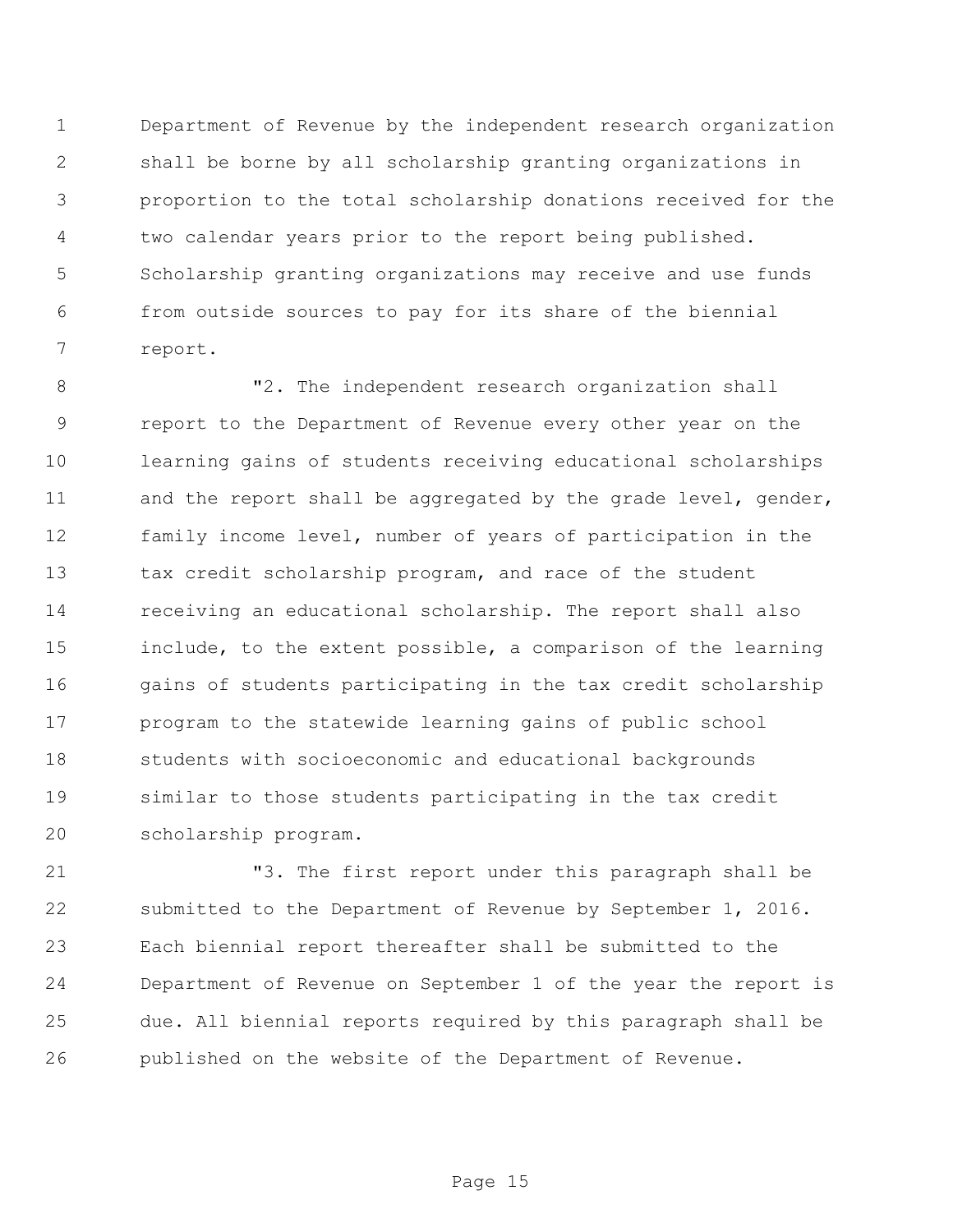1 T4. Each scholarship granting organization shall collect all test results from qualifying schools accepting its scholarship recipients and turn over such test results to the independent research organization described in this paragraph by August 15 of each calendar year.

 "5. The sharing and reporting of student learning gain data under this paragraph shall conform to the requirements of the Family Educational Rights and Privacy Act, 20 U.S.C. § 1232g., and shall be for the sole purpose of creating the biennial report required by this paragraph. All parties shall preserve the confidentially of such information as required by law. The biennial report shall not disaggregate data to a level that could identify qualifying schools participating in the tax credit scholarship program or disclose the academic level of individual students.

 "6. At the same time the biennial report under **paragraph 2** subparagraph 2. is submitted to the Department of Revenue, it shall be submitted to the Chair of the Senate Education Policy Committee and the Chair of the House Education Policy Committee.

 "(d)(1) The Department of Revenue shall adopt rules and procedures consistent with this section as necessary.

 "(2) The Department of Revenue shall provide a standardized format for a receipt to be issued by a scholarship granting organization to a taxpayer to indicate the value of a contribution received. The Department of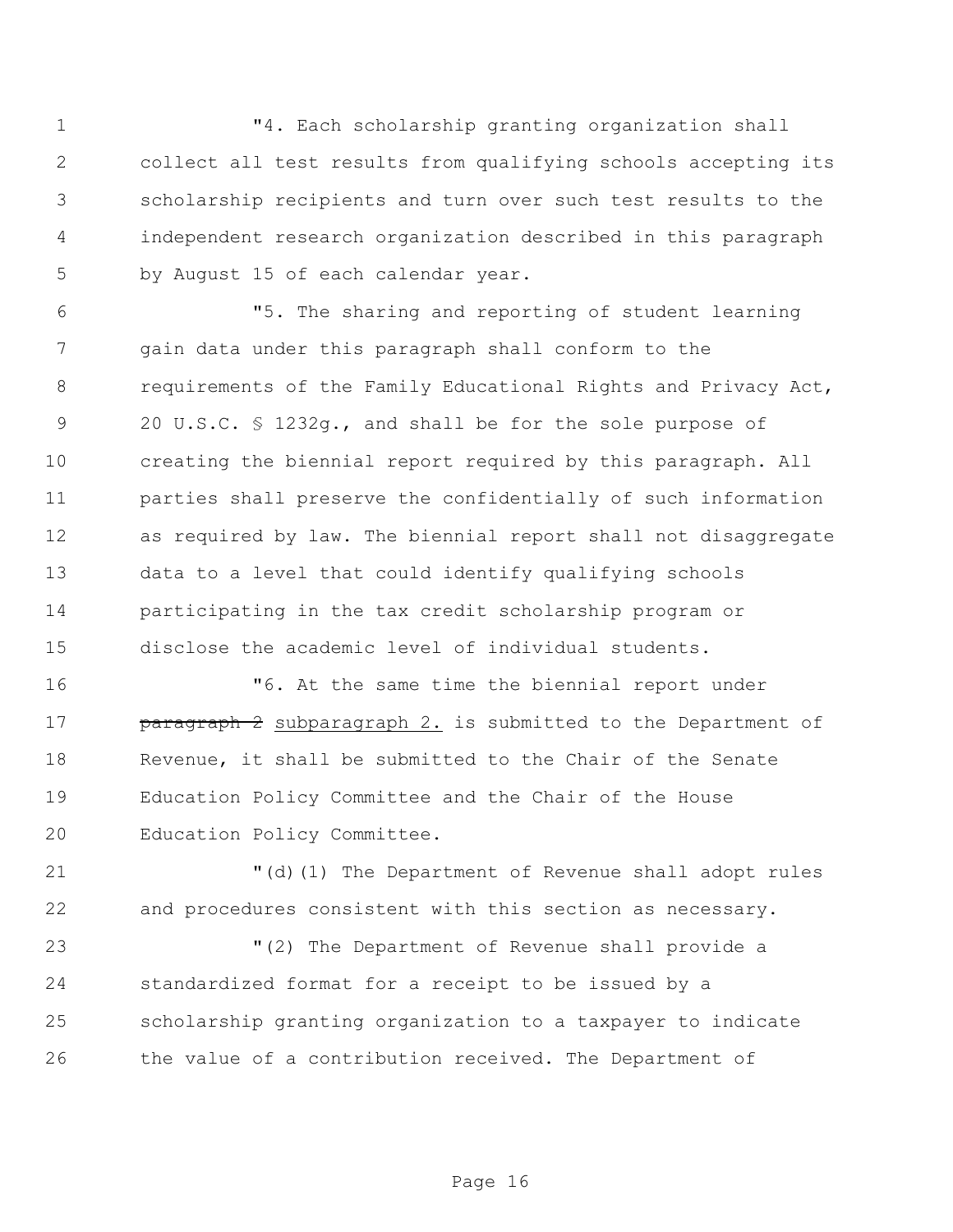Revenue shall require a taxpayer to provide a copy of the receipt when claiming the tax credit pursuant to this section.

 "(3) The Department of Revenue shall provide a standardized format for a scholarship granting organization to report the information required in paragraphs k. and l. of subdivision (1) of subsection (b).

 "(4) The Department of Revenue may conduct either a financial review or audit of a scholarship granting organization.

 "(5) The Department of Revenue may bar a scholarship granting organization or a qualifying school from participating in the tax credit scholarship program if the Department of Revenue establishes that the scholarship granting organization or the qualifying school has intentionally and substantially failed to comply with the requirements in subsection (b) or subsection (c).

 "(6) If the Department of Revenue decides to bar a scholarship granting organization or a qualifying school from the tax credit scholarship program, the Department of Revenue shall notify affected educational scholarship students and their parents of the decision as quickly as possible.

 "(7) The Department of Revenue shall publish and routinely update, on the website of the department, a list of scholarship granting organizations in the state, by county.

 "(8) The Department of Revenue shall publish and make publicly available on its website all annual and quarterly reports required to be filed with it by scholarship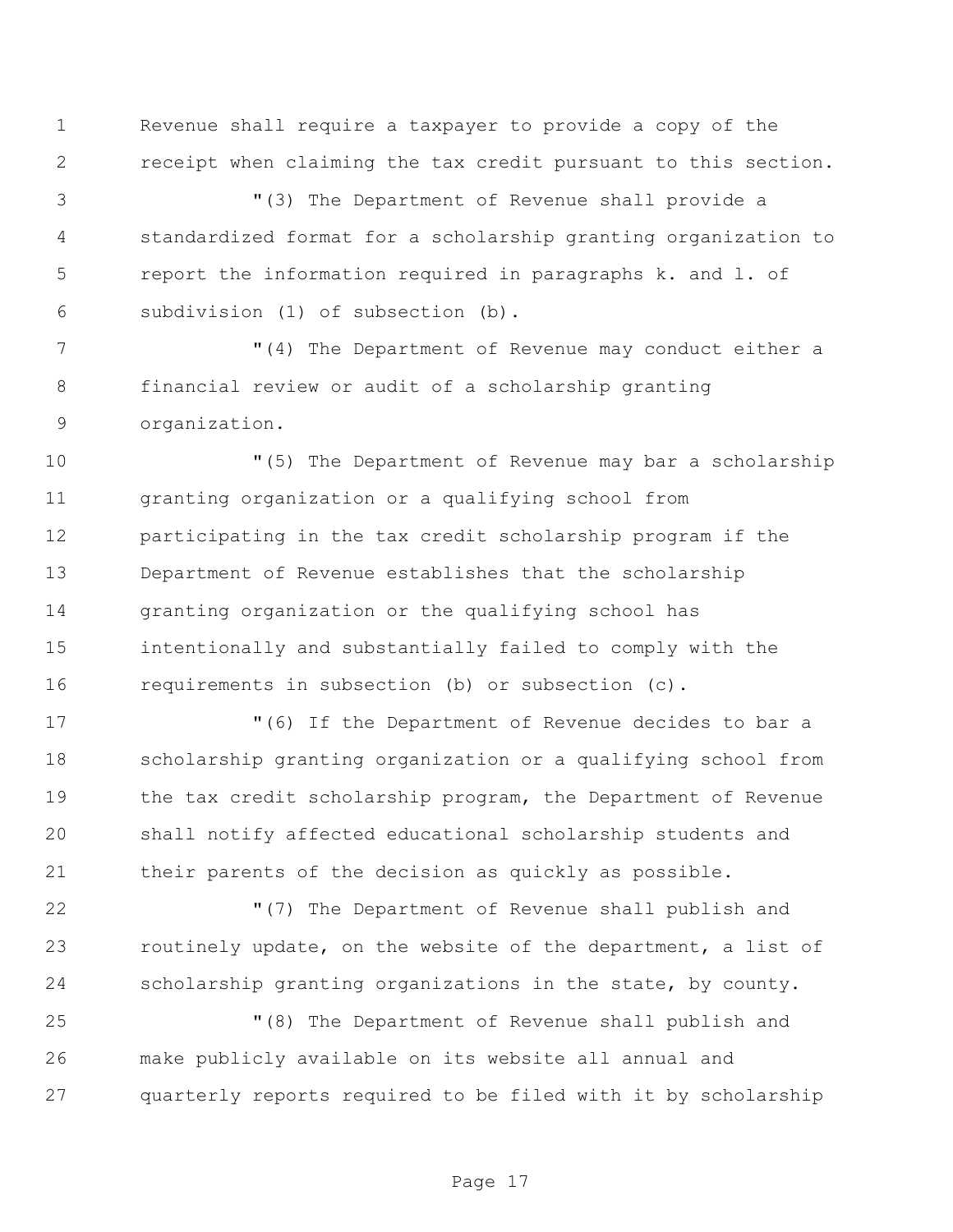granting organizations under paragraphs k. and l. of subdivision (1) of subsection (b).

 "(e)(1) All schools participating in the tax credit scholarship program shall be required to operate in Alabama.

 "(2) All schools participating in the tax credit scholarship program shall comply with all state laws that apply to public schools regarding criminal background checks for employees and exclude from employment any person not permitted by state law to work in a public school.

 "(3) All qualifying nonpublic schools participating in the tax credit scholarship program shall maintain a website that describes the school, the instructional program of the 13 school, and the tuition and mandatory fees charged by the school, updated prior to the beginning of each semester.

 "(4) The amount of a scholarship awarded a student 16 to attend a nonpublic school may not exceed the total sum of tuition and mandatory fees normally charged a student to 18 attend the nonpublic school for the same attendance period. The amount of a scholarship awarded a student to attend a public school may not exceed the total state appropriation provided for a student to attend the public school for the same attendance period.

 "(f) The tax credit provided in this section may be first claimed for the 2013 tax year, but may not be claimed for any tax year prior to the 2013 tax year.

 "(g)(1) Nothing in this section shall be construed to force any public school, school system, or school district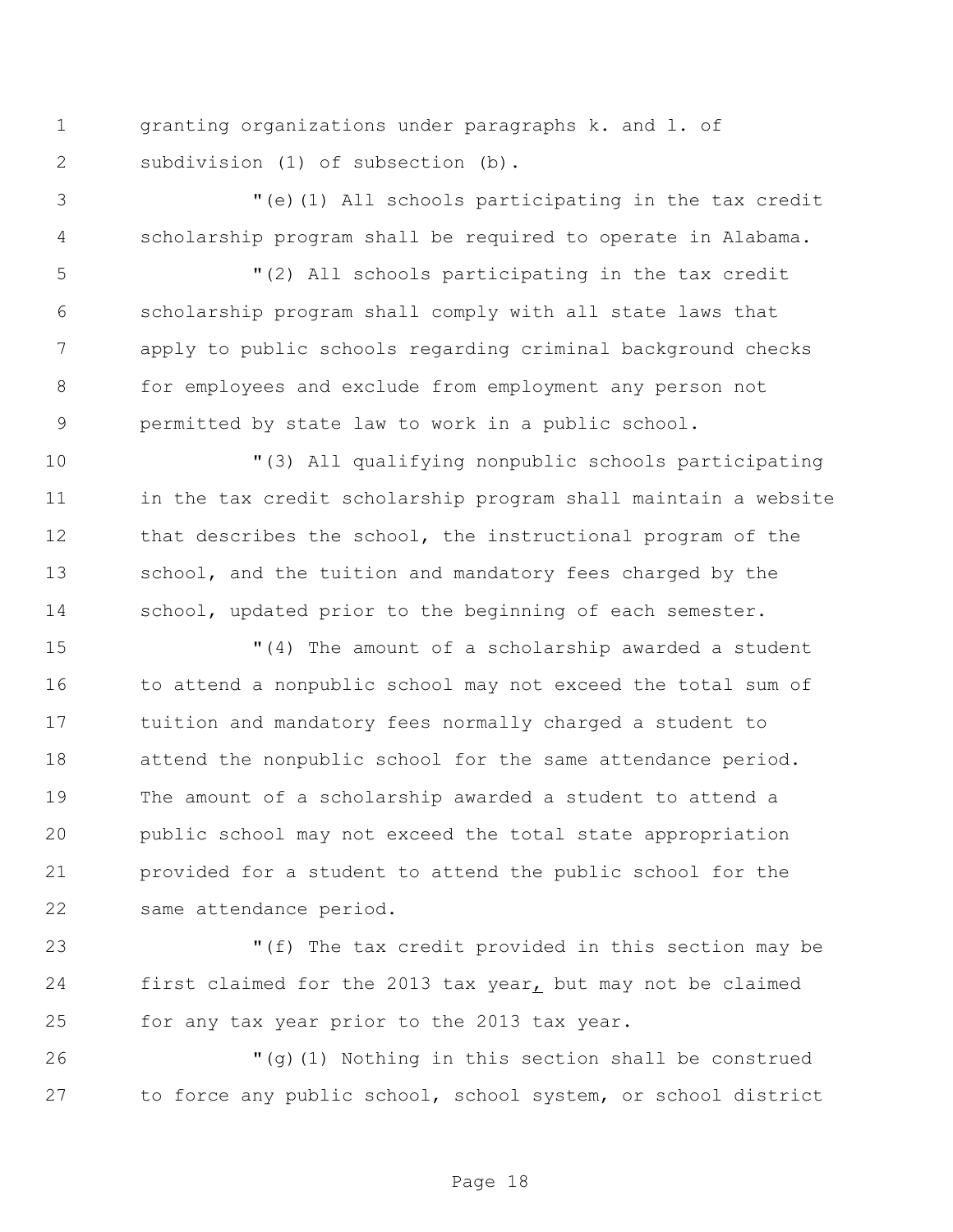or any nonpublic school, school system, or school district to enroll any student. No qualifying school may enter into any agreement, whether oral or written, with a scholarship granting organization that would prohibit or limit an eligible student from enrolling in the school based on the identity of the scholarship granting organization from which the eligible student received an educational scholarship.

 $(2)$  A public school, school system, or school district or any nonpublic school, school system, or school district may develop the terms and conditions under which it will allow a student who receives a scholarship from a scholarship granting organization pursuant to this section to be enrolled, but such terms and conditions may not discriminate on the basis of the race, gender, religion, 15 color, disability status, or ethnicity of the student or of 16 the student's parent.

 "(3) Nothing in this section shall be construed to authorize the violation of or supersede the authority of any court ruling that applies to the public school, school system, or school district, specifically any federal court order related to the desegregation of the local school system's student population.

 "(h) Nothing in this chapter shall affect or change the athletic eligibility rules of student athletes governed by the Alabama High School Athletic Association or similar association."